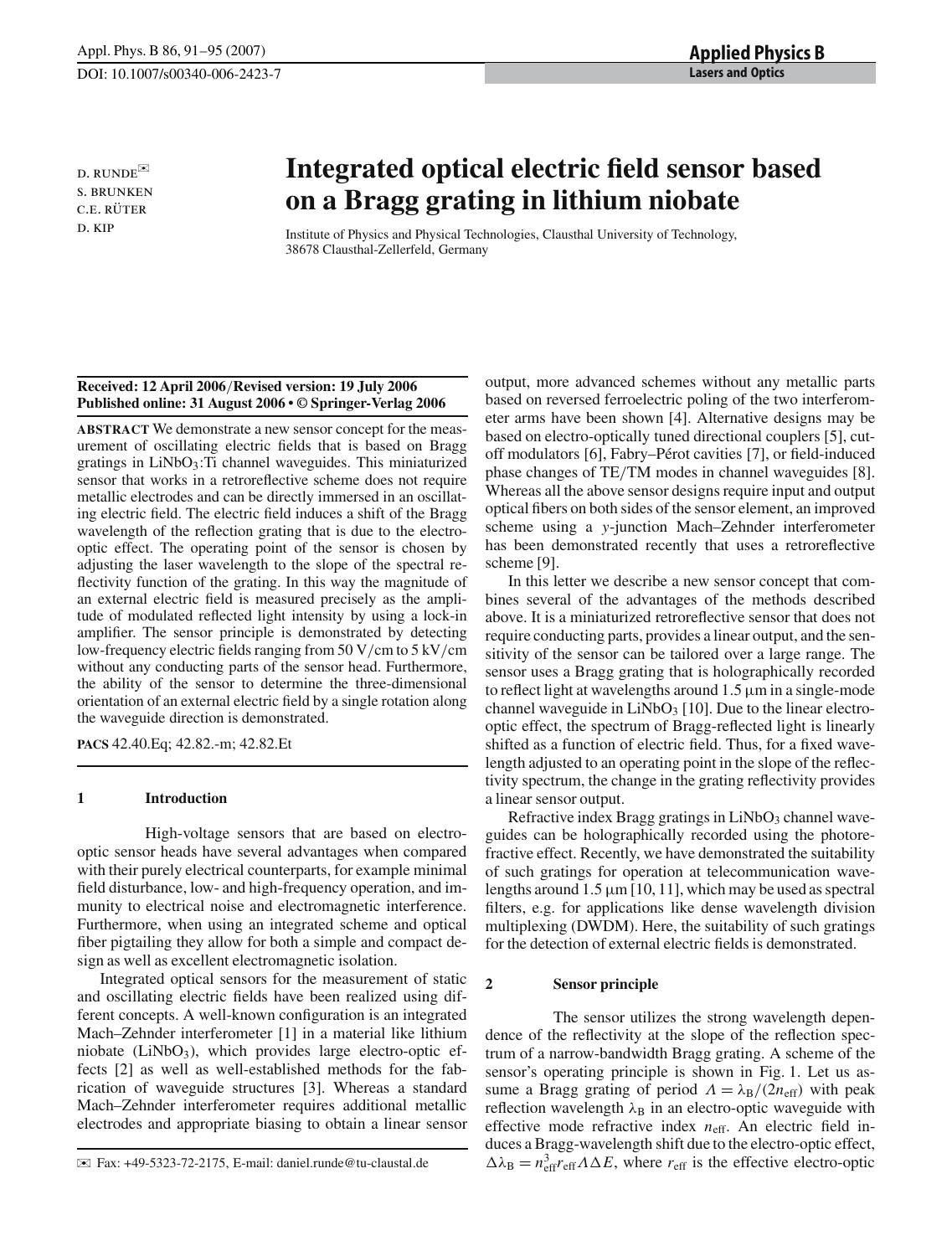

**FIGURE 1** Sensor principle. The laser wavelength is locked at the operating point  $\lambda_A$  to provide a constant sensitivity  $\partial R/\partial \lambda$ . An applied oscillating electric field ∆*E* results in a proportional change of reflectivity ∆*R*

coefficient and  $\Delta E$  is the amplitude of the applied electric field [12]. The laser wavelength is set to an operating point  $\lambda = \lambda_A$  at the slope of the reflection peak; see Fig. 1. At this point, a modulated electric field causes a proportional (modulated) change of the reflectivity of the grating. With the help of a lock-in amplifier locked to the frequency of the oscillating electric field, this change can be measured precisely in the back-reflected light. Formally, the reflectivity dependence on the applied electric field can be described in the form

$$
\Delta R = \frac{\partial R}{\partial E} \Delta E \,. \tag{1}
$$

This equation can be expanded to

$$
\Delta R = \frac{\partial R}{\partial \lambda_{\rm B}} \frac{\partial \lambda_{\rm B}}{\partial n_{\rm eff}} \frac{\partial n_{\rm eff}}{\partial E} \Delta E \,. \tag{2}
$$

The term  $(\partial n_{\text{eff}}/\partial E)\Delta E$  is identified as the electro-optic effect with  $\partial n_{\text{eff}}/\partial E = -0.5n^3 r_{\text{eff}}$ . Since *R* depends on  $\lambda - \lambda_B$ , we use the relation  $(\partial R/\partial \lambda_B)(\partial \lambda_B/\partial n_{eff}) = -(\partial R/\partial \lambda)(\partial \lambda_B/\partial n_{eff})$  $∂n_{eff}$ ). With the Bragg condition  $Δλ_B = 2ΛΔn_{eff}$ , the electric field amplitude is finally described by

$$
\Delta E = \Delta R \left(\frac{\partial R}{\partial \lambda}\right)^{-1} \frac{1}{n^3 \Lambda r_{\text{eff}}} \,. \tag{3}
$$

The change ∆*B* of the inverse dielectric tensor as a function of the electric field *E* can be expressed in the form [2]

$$
\Delta B_{ij} = \begin{pmatrix} -r_{22}E_2 + r_{13}E_3 & -r_{22}E_1 & r_{51}E_1 \\ -r_{22}E_1 & r_{22}E_2 + r_{13}E_3 & r_{51}E_2 \\ r_{51}E_1 & r_{51}E_2 & r_{33}E_3 \end{pmatrix}
$$
(4)

with the four independent electro-optic tensor elements  $r_{12} = -r_{22} = r_{61}$ ,  $r_{51} = r_{42}$ ,  $r_{13} = r_{23}$ , and  $r_{33}$  for LiNbO<sub>3</sub> with point group symmetry 3*m*. For light traveling in the channel waveguides along the *c* axis the normalized dielectric displacement splits into two polarization directions,  $d_{\text{TE}} = (0, 1, 0)$  for TE and  $d_{\text{TM}} = (1, 0, 0)$  for TM.



**FIGURE 2** Calculated modulated reflectivity ∆*R* as a function of rotation angle  $\beta$  in the *xy* plane for different orientations ( $\varphi$ ,  $\theta$ ) of the external electric field and fixed parameters ∂*R*/∂*E* = 9.7×10−<sup>8</sup> W/(kV/cm) and *E* = 3 kV/cm: (a)  $\varphi_0 = 0$ ,  $\theta_0 = \pi/2$  (*thick solid line*); (b)  $\varphi_0 = 0$ ,  $\theta_0 = \pi/3$ (*dotted line*) and  $\theta_0 = 2\pi/3$  (*solid line*); (c)  $\varphi_0 = 0$ ,  $\theta_0 = \pi/6$  (*dotted line*) and  $\theta_0 = 5\pi/6$  (*solid line*); and (d)  $\varphi_0 = 0$ ,  $\theta_0 = \pi$  (*solid line*). Orientations (θ, π − θ) differ only by a phase shift  $\Delta \beta = \pi$ 

By defining the electric field in spherical coordinates  $E =$  $E(\sin \theta \cos \phi, \sin \theta \sin \phi, \cos \theta)$ , where  $\theta$  is the angle to the positive *c* axis and  $\varphi$  the angle in the *xy* plane to the positive *x* axis, we obtain

$$
\Delta B_{\text{TM}} = \langle d | \Delta B | d \rangle = E(-r_{22} \sin \theta \sin \varphi + r_{13} \cos \theta),
$$
  

$$
\Delta B_{\text{TE}} = \langle d | \Delta B | d \rangle = E(r_{22} \sin \theta \sin \varphi + r_{13} \cos \theta).
$$
 (5)

Notice that the coordinate system  $(x, y, z)$  is fixed to the crystal axes. Using  $\langle \Delta B \rangle = r_{\text{eff}} E$ , we obtain the effective electro-optic coefficient

$$
r_{\text{eff,TM}} = -r_{22} \sin \theta \sin \varphi + r_{13} \cos \theta ,
$$
  
\n
$$
r_{\text{eff,TE}} = r_{22} \sin \theta \sin \varphi + r_{13} \cos \theta ,
$$
 (6)

which depends on both the field orientation and the light polarization. Given the sensor sensitivity ∂*R*/∂*E*, for each polarization of the guided light (either TE or TM) a single rotation of the sensor element in the *xy* plane provides the full information of the orientation of the external electric field, i.e. it allows for the determination of the two angles  $\theta$  and  $\varphi$ . Typical examples for different field orientations  $(\theta, \varphi)$  are given in Fig. 2.

In the bulk material the electric field amplitude is decreased by the dielectric constant  $\varepsilon$  for the relevant direction, where for LiNbO<sub>3</sub> we have  $\varepsilon_x = \varepsilon_y = 84$  and  $\varepsilon_z = 30$  [2]. However, to account for only partial screening of the external electric field directly at the surface (waveguide) layer of the sample, an additional correction factor *f* may be used when comparing experimentally obtained values for *E* with theory. This factor is introduced later in Sect. 4.

## **3 Sensor fabrication**

Crystal samples of  $20 \times 7.8 \times 1$  mm<sup>3</sup> are cut from  $x$ - or *y*-cut wafers of congruently melting LiNbO<sub>3</sub>. The *c*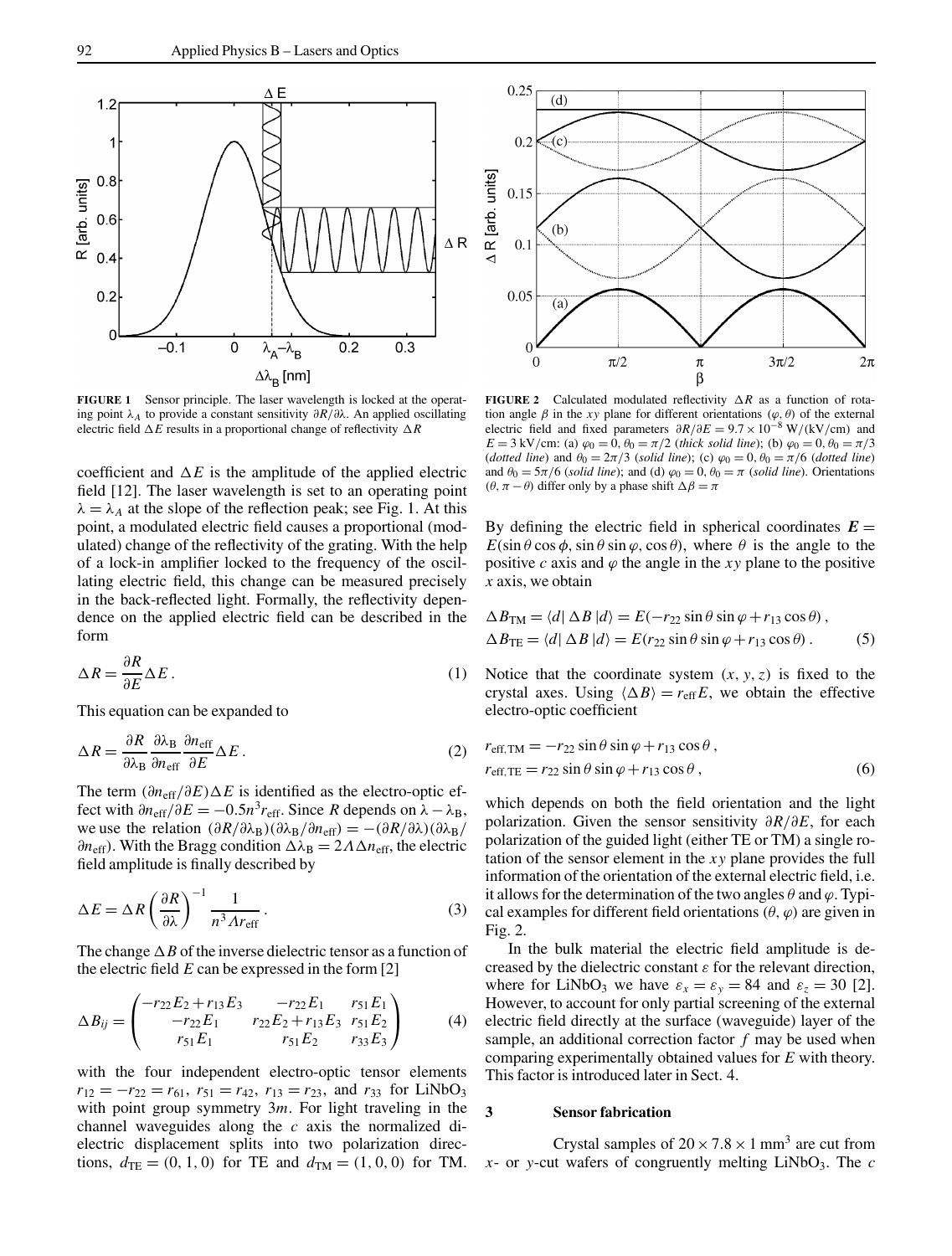axis is parallel to the 20-mm edge. Several 6-µm-wide singlemode channel waveguides are fabricated parallel to the *c* axis by in-diffusion of 100-nm-thick titanium stripes. The diffusion takes place at 1273 K for 18 h in air. To increase the photorefractive sensitivity of  $LiNbO<sub>3</sub>$ , the diffusion is followed by the evaporation of a 83-nm-thick copper layer and a second diffusion step for 2 h at 1273 K in a reducing wet argon atmosphere to increase the proton concentration in the waveguide region [12, 13].

To record a grating in transmission geometry the waveguide sample is placed in the interference region of a twobeam interference setup using the green line of an argonion laser at wavelength  $\lambda_s = 514.5$  nm [11]. The setup allows precise adjustment of the angle  $2\varphi$  between the two beams, which is related to the desired Bragg wavelength  $\lambda_R$ by  $\varphi = \arcsin(\lambda_S n_{\text{eff}}/\lambda_R)$ . Typical values of the grating length and amplitude of the recorded refractive-index change are  $s_0 \approx 15$  mm and  $\Delta n \approx 1 \times 10^{-4}$ , respectively. To allow for constant phase relations of the writing beams during recording, an active phase stabilization system is used [12, 14]. A significantly increased lifetime of the holograms to tens of years can be obtained by thermal fixing [15, 16]. For this, the sample is heated to a temperature of 453 K during the recording process. At these elevated temperatures positive ions like hydrogen become mobile and drift in the electronic space charge field [17]. After recording and cooling to room temperature, a homogeneous illumination of the sample leads to a partial redistribution of the electrons and a strong grating occurs due to the ionic charges, which cannot be erased by visible light. Finally, an optical single-mode fiber is adjusted and glued to the polished end face for coupling light into the channel waveguide.

The test setup for the detection of electric fields is depicted in Fig. 3. The sensor is held between two plates of a capacitor which provides a homogeneous electric field in the sensor region. The capacitor is mounted on a rotatable holder which allows for an independent orientation of the field direction relative to the fixed sensor head. The light from a tunable distributed feedback laser (DFB) laser with a wavelength range  $\lambda = 1.52-1.63 \,\mathrm{\mu m}$  and a spectral line width below 150 kHz is coupled into a single-mode fiber and split into two parts by  $a$  2  $\times$  2 coupler. One part is guided to a photodetector (PD) to monitor the laser power whereas the other part is coupled into the sensor. A polarization controller allows for choosing the correct light polarization to excite either TE or TM modes of the channel waveguide. The light reflected from the grating passes the  $2 \times 2$  coupler and is measured by a second pho-



**FIGURE 3** Experimental scheme for testing the sensor: PDs, photodiodes; PM, optical power meter;  $2 \times 2$ , 3 dB coupler; PC, polarization controller; LA, lock-in amplifier; S, sensor head; HV, high-voltage amplifier

todetector that is connected to a lock-in amplifier. The lock-in amplifier is synchronized to the AC field that is applied to the capacitor by a high-voltage amplifier. The strength of the field *E* can be additionally adjusted by changing the distance *l* of the parallel plates of the capacitor.

#### **4 Sensor properties**

In Fig. 4 the reflectivity spectrum for TE-polarized light of a grating recorded into the *x*-cut sample  $x - 1$  is shown. The operating point is set to about half the maximum position at  $P = 3.5 \times 10^{-6}$  W on the left-hand slope of the peak by adjusting the wavelength of the DFB laser. Here the corresponding linear slope efficiency is  $\partial R/\partial \lambda$  =  $3.7 \times 10^{-4}$  W/nm, which can be further tailored over a larger range by varying the grating length  $s_0$  and amplitude  $\Delta n$ .

When the sensor head is placed in the oscillating electric field the modulated reflectivity ∆*R* can be measured versus the electric field amplitude  $E = E_y$ . The direction of the electric field in this measurement points along the *y* axis of the sample, i.e. it is tangential to the sensor surface and perpendicular to the *c* axis. In Fig. 5 the linear dependence of the reflected signal ∆*R* on the applied field strength *E* is presented. From this measurement we obtain a sensitivity of ∂*R*/∂*E* =  $9.7 \times 10^{-8}$  W/(kV/cm). For the detector used minimum measurable field strengths of 50 V/cm are obtained, while the maximum field amplitude of 5.6 kV/cm is limited only by the high-voltage amplifier used (10 kV peak-to-peak voltage) and a minimal distance of the capacitor of *l* ∼ 1 cm. When comparing the experimentally obtained sensitivity with the theoretical model from (3) and (6) and using  $r_{22} = 6.8$  pm/V [2], we find that the field sensed by the guided light is higher by a factor  $f = 9.59$  compared to the field  $E_{\text{bulk}}$  inside the bulk  $(E_{\text{bulk}} = E_{y}/\varepsilon_{y}$  with  $\varepsilon_{y} = 84$ ).

The ability of the sensor concept to determine the orientation of an external field in three dimensions is demonstrated



**FIGURE 4** Reflection spectrum of the Bragg grating in sample  $x - 1$  with a bandwidth (FWHM) of about 50 pm. The slope at the operating point  $(P = 3.5 \times 10^{-6}$  W) of the half-maximum position on the *left-hand side* is  $\partial R/\partial \lambda = 3.7 \times 10^{-4}$  W/nm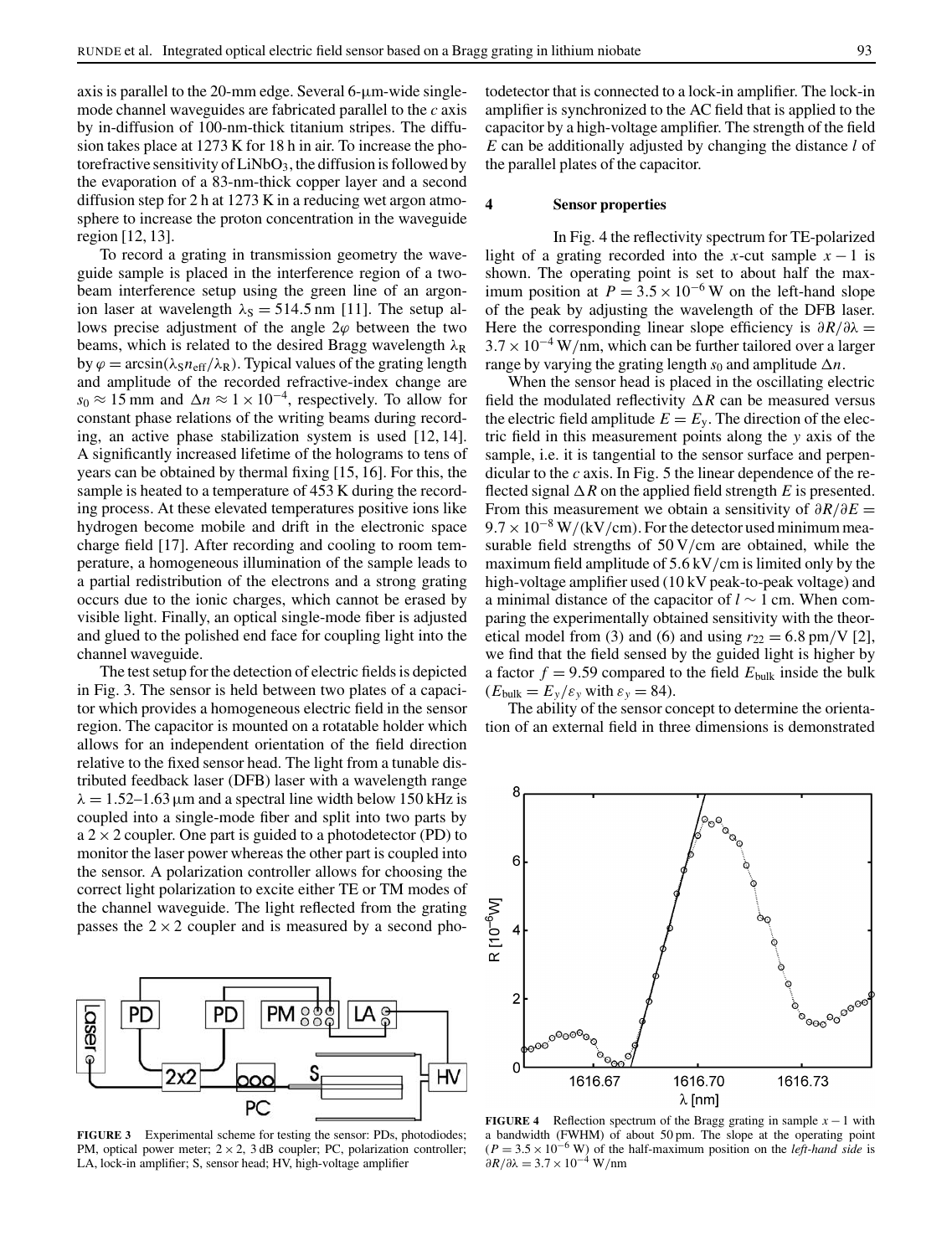

**FIGURE 5** Measured intensity modulation ∆*R* versus the applied electric field *E*. A linear fit to the measured slope results in a sensor sensitivity of  $\partial R/\partial E = 9.7 \times 10^{-8}$  W/(kV/cm)

in the next experiment, where we again use the *x*-cut sample  $x - 1$  and TE-polarized light. For simplicity we use a constant electric field  $E = 2.83 \text{ kV/cm}$ , perpendicular to the sample's *c* axis, that is rotated by an angle  $\beta$  in the *xy* plane of the LiNbO<sub>3</sub> crystal, where  $\beta = 0$  corresponds to the  $+x$  direction (see curve (a) in Fig. 2). The measured reflectivity modulation as a function of rotation angle  $\beta$  as well as a fit to the theoretical dependence (solid line, where, as described above, a correction factor  $f = 9.98$  has to be used for the tangential field component  $E_y$ ) are given in Fig. 6. For  $\beta = 0$  and  $\beta = \pi$  no signal is obtained, as can be seen from (5) where the *x* component of the applied electric field vanishes. This is due to the fact that  $r_{21} = 0$  for LiNbO<sub>3</sub>. Therefore, the expected result of this measurement is a field orientation  $\varphi_0 = 0$ and  $\theta_0 = \pi/2$ . Note that only the orientation but not the polarity of the field is detected; thus, the fit parameters  $\varphi_0 = 0$  and



**FIGURE 6** Measured intensity modulation  $\Delta R$  versus rotation angle  $\beta$  in the *xy* plane of the sensor sample immersed in an electric field. From the theoretical fit a field orientation  $\varphi_0 = 0$ ,  $\theta_0 = \pi/2$  is obtained

 $\varphi_0 = \pi$  are of equal value here. When the external field has an additional component along the sample's *c* axis, the curve in Fig. 6 is additionally shifted vertically due to the influence of the tensor element  $r_{113} = 10.8$  pm/V, which allows for the determination of the angle  $\theta$ .

As a result of multiple measurements we find that the tangential field components are increased by an averaged factor  $\overline{f}$  = 9.6  $\pm$  0.9 when compared to the expected bulk value. On the other hand, measurements using *y*-cut sensor samples and  $E = E<sub>v</sub>$  show that for fields perpendicular to the sensor surface no correction factor has to be applied.

As a result of Maxwell's equations, boundary conditions require that normal electric field components show a step-like dependence at the sample surface,  $E_{\text{bulk}} = E/\varepsilon$ , whereas for tangential components the internal field has to match the external field at the dielectric boundary. Consequently, within a thin boundary layer the external field *E* gradually decreases to the bulk value  $E/\varepsilon$  inside the sample, where the thickness of this layer is related to the Debye screening length, i.e. to the charge density of the  $LiNbO<sub>3</sub>$  crystal.

To estimate the thickness  $\sigma$  of this layer, we use the wellknown electro-optic behavior of  $LiNbO<sub>3</sub>$ . First, we use the finite-difference method to calculate the mode profiles and the propagation constant of the guided mode of our waveguide without external electric field. Next, we assume a depth dependence of the external electric field in the form  $E(y) =$  $E((\varepsilon - 1) \exp(-y/\sigma) + 1)/\varepsilon$ , where the electric field exponentially decreases from the surface value  $E$  at  $y = 0$  to a value  $E/e$  in a depth  $\sigma$  inside the sample. Then, we calculate the electro-optically induced refractive-index change of this field that is superimposed to the waveguide refractive-index profile  $n(x, y)$ . Finally, a fit procedure allows calculating the corresponding depth parameter  $\sigma$  that matches the measured change of the effective refractive index of the guided mode. As a result, we obtain a 1/e depth of  $\sigma = 1.9 \,\mu\text{m}$  of the electric field, corresponding to the measured correction factor  $\overline{f}$  = 9.6.

# **5 Conclusion**

An integrated optical sensor was demonstrated that uses the electric field dependence of a reflection Bragg grating recorded in electro-optic  $LiNbO<sub>3</sub>$  channel waveguides. The device does not require conducting parts and works in a retroreflective scheme. The sensor has been used to measure oscillating electric fields in a range from 0.05 to 5.6 kV/cm, resulting in a linear sensitivity that may be further improved by tailoring of the spectral dependence of the written Bragg gratings. It has been shown that the electric field of tangential field components is increased by a factor of  $9.6 \pm 0.9$ close to the surface of the  $LiNbO<sub>3</sub>$  sensor head when compared with the value in the bulk of the sample, resulting in a penetration depth (screening length) of the electric field of  $1.9 \mu m$ . Furthermore, the sensor allows for measuring the three-dimensional orientation of the electric field by a single rotation of the sensor head.

**ACKNOWLEDGEMENTS** We thank the Deutsche Forschungsgemeinschaft for financial support of this research (grants KI 482/6-1 and  $6-2$ ).